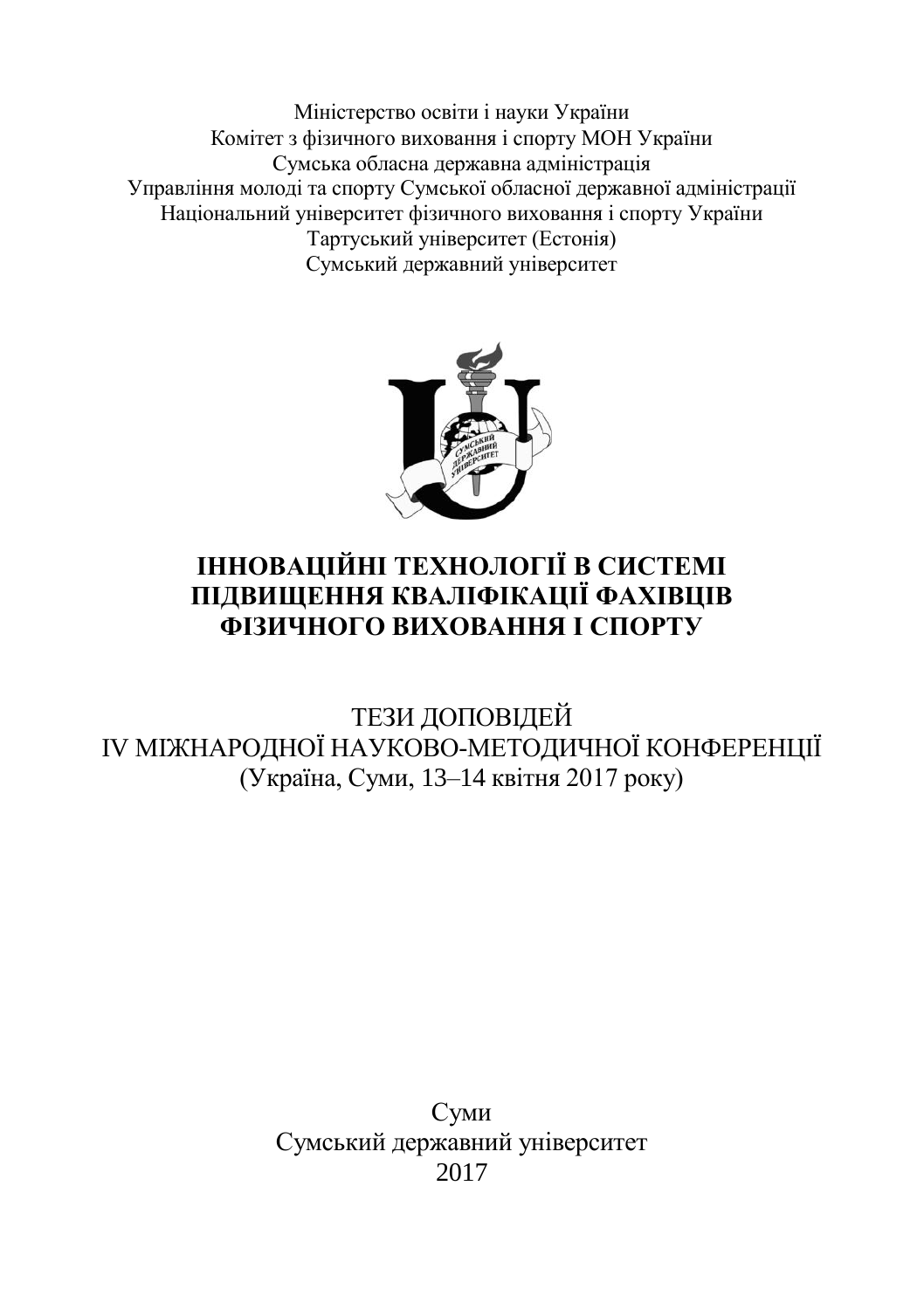## **BILLIARDS AS A MEANS OF INCREASING STUDENTS' PHYSICAL AND INTELLECTUAL ABILITIES**

Panchenko V. B., stud. *Sumy State University [valpanchenko@yahoo.com](mailto:valpanchenko@yahoo.com)*

**Introduction:** Billiards is an umbrella term for a variety of sports played on a special kind of cloth-covered table with the use of a cue and a set of billiard balls. While billiard sports do not appear to be of particular relevance or importance in terms of physical exercise, in fact they do have numerous advantages for both physical and intellectual development. Billiard sports, being relatively undemanding in terms of physical preparation, can be introduced to the higher education system as a new type of physical activities in order to provide an opportunity for universities to encourage better attendance of Physical Training and possibly lay the foundation for competitions between universities.

**Intention:** To stimulate students' attendance of Physical Training classes by drawing their attention to the possibility of keeping fit both physically and mentally in a recreational way.

Mental health benefits.

While game rules may vary, the basic idea in billiards is either to move the balls to the desired position or "pot" them - to place the desired ball into the table's pocket, using a cue to direct the movement of the balls. Upon trying to reach this objective, the player uses his/her basic knowledge of geometry and physics to calculate the degree and the force at which the ball is to be hit. Having to repeat these calculation- estimation actions throughout the game develops the player's thinking abilities, sharpens his mind and stimulates attention to details.

A game of billiards can have a great impact on the person's concentration capabilities and helps to build focus. The fact that the situation on a billiards table is unpredictable also stimulates the player's cognitive skills, as well as imagination, problem-solving abilities and strategic thinking, as the player is interested in